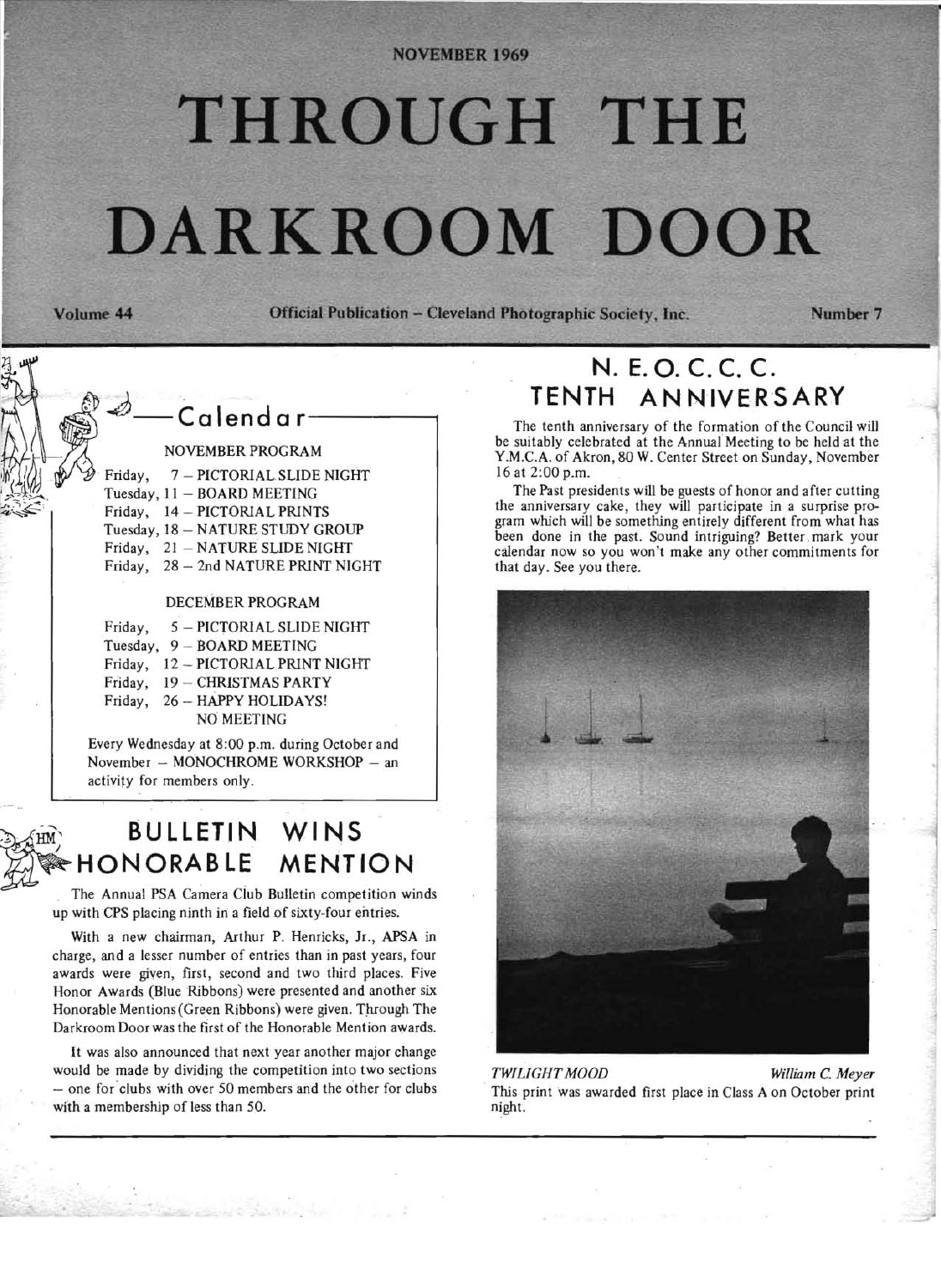| <b>Rupa</b>   | THROUGH THE DARKROOM DOOR<br>is published monthly by                                                                                                                                                                                                | MORE NEOCCC N                                                                                                                                             |  |        |  |
|---------------|-----------------------------------------------------------------------------------------------------------------------------------------------------------------------------------------------------------------------------------------------------|-----------------------------------------------------------------------------------------------------------------------------------------------------------|--|--------|--|
| <b>MEMBER</b> | THE CLEVELAND<br>PHOTOGRAPHIC SOCIETY, INC.<br>1296 W. 6th St., Cleveland, Ohio 44113<br>Phone 781-1533                                                                                                                                             | At the N.E.O.C.C.C. Awards dinner CPS was t<br>of a certificate for the highest number of points in<br>Print Competition; a plaque for the highest totals |  |        |  |
|               | Editor. Edna Mueller<br>3561 Boynton Rd., 44121 'phone 382-2414                                                                                                                                                                                     | bined nature prints and slides; another plaque for tl<br>pictorial prints and slides; and the large plaque for                                            |  |        |  |
|               | Business Manager. Frank J. Otto<br>3326 Dorchester Rd., Shaker Hgts., 44120 'phone 991-4286                                                                                                                                                         | total combined points for all prints and slides er<br>interclub competitions.                                                                             |  |        |  |
|               | Circulation (mailing) Evelyn Gillespie<br>20777 Lorain Rd., Apt 6 44126 'phone 333-4979                                                                                                                                                             | Many of our members also were awarded ribbon                                                                                                              |  |        |  |
|               | Marian Svoboda<br>3464 E. 108 Street, 44104 'phone 641-2775                                                                                                                                                                                         | in the various individual contests held.                                                                                                                  |  |        |  |
|               | The Cleveland Photographic Society, a member of The Photographic<br>Society of America, and of the Northeastern Ohio Camera Club<br>Council, was founded in 1887 and has been in continuous operation<br>since that time. The present officers are: | Ann & Dan Luchetti's ROBBER and DRAGO!<br>judged first and second, respectively, and Jim G<br>Elmer Mueller were given H.M.s in the last Inter            |  |        |  |
|               | President Wm. (Bill) Bliss<br>6011 Theota Avenue, 44129 'phone 884-2695                                                                                                                                                                             | print contest. There were no CPS winners in slides a                                                                                                      |  |        |  |
|               | Vice President Jack Rogers<br>136 E. Bridge St., Berea 'phone 243-1122                                                                                                                                                                              | went for birds. Only one flower was in the award c                                                                                                        |  |        |  |
|               | Secretary Ruth K. Morrison<br>1315 W. 104th Street, 44102 'phone 961-8817                                                                                                                                                                           |                                                                                                                                                           |  |        |  |
| Treasurer.    | with the state of the state of the state of the Arnold Weinberger<br>2407 Saybrook Road, 44118 'phone 932-9954                                                                                                                                      |                                                                                                                                                           |  | NATURE |  |

All evening meetings at 8 o'clock. Visitors are always welcome.

#### A bou t People and Things

Gretchen Scholz has found a niche in contemporary photography. In a recent PSA Individual competition she won an award ribbon.

Having acceptances in the Los Angeles County Fair Salon were Eleanor Miltenberger, Gretchen Scholz, and Marian Svoboda with Joe Brilla receiving an H.M. Joe also had an H.M. in the Memphis Salon.

Madelaine Tetinek received a medal in the salon at Como, Italy. Congratulations to you all.

We have a new address for the Feduns, Tom and Nina. It is 1324 West 108 Street, 44102, 'Phone 651-3329.

John W. Korda has moved and is now living at 718 Cherokee Trail, Willoughby, Ohio, 44094. Hope you will soon have your darkroom in order and be back competing again, John.

Walking away with the lion's share of awards at the Geauga County Fair were John Sudyk, Joe Brilla and John and Bev Wallencheck.

In the PHOTO OHIO '69 contest, we find John Wallencheck with first *prize* and H.M. for slides; while Bev received an H.M. Jim Gianelos was awarded an H.M. for prints.

John and Bev Wallencheck both had acceptances in the Chicago International with Bev's being an H.M. Bev also received an H.M. in the PSA Individual Nature Color Slide contest.

Congratulations to you all. What's the matter with the rest of the members? Isn't anyone entering the competitions, or are you too bashful to let us know about your success?

## IEWS

he recipient n the Nature in the comhe high total r the highest ntered in all

s for placing

N FLY were janelos and club Nature is the judges ategory.



The Nature Study Group will meet the third Tuesday in November, 17. At the present time we cannot give you the title of the program, but can assure you it will be worth while.



The following were elected into membership at the October Board Meeting.

H. J. Hurley 11849 Clifton Blvd., Apt. 0.142 Lakewood, Ohio 44107 'Phone 228-4524

Mr. Hurley is a design draftsman for Arthur McKee and is interested in monochrome, color, nature and pictorial.

David Cheyfitz 3710 Grosvenor Rd., 44118 'Phone 321-0312

Dave is an electrical engineer and works for the City of Cleveland, Department of Utilities. His interests run from monochrome, color, and industrial, to nature and pictorial.

PHOTO SUPPLY SPECIALISTS

Established 1891

Downtown - 1025 Huron 696-3200 Parmatown Center 886-2828 Severance Center 382-3535 Fairview Park Center 331-8166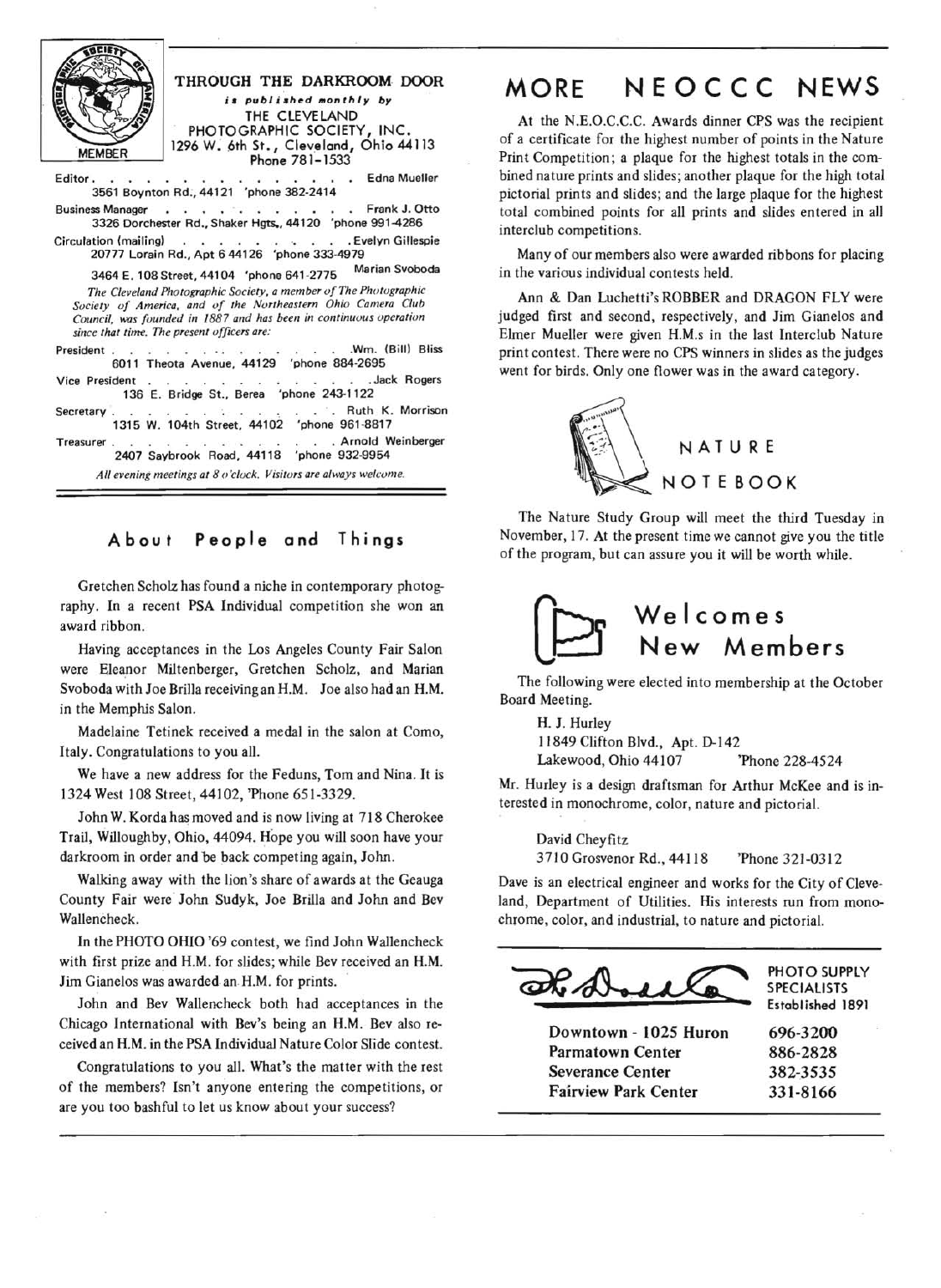## **NATURE COMPETITION RESULTS**

**prints** 

NATURE SLIDE NIGHT Second of Competition Year September 19,1969 CLASS A

|  |  |  |  |  |  |  | 1st – MA AND PA THRASHER J. Brilla        |  |
|--|--|--|--|--|--|--|-------------------------------------------|--|
|  |  |  |  |  |  |  | 2nd - YOUNG CEDAR WAXWING J. Brilla       |  |
|  |  |  |  |  |  |  | 2nd - RAINDROPS & RED LEAVES E. Gillespie |  |
|  |  |  |  |  |  |  | 2nd - GANGING UP ON MOTHER J. Brilla      |  |
|  |  |  |  |  |  |  | 3rd - TAKE-OFF M. Tetinek                 |  |
|  |  |  |  |  |  |  | 3rd - SNAIL EGGS J. Schneider             |  |
|  |  |  |  |  |  |  | 3rd - BEFORE & AFTER J. Schneider         |  |
|  |  |  |  |  |  |  | 4th - FERNS. J. Wallencheck               |  |
|  |  |  |  |  |  |  | 4th - SNAIL ON WILD FLOWER M. Tetinek     |  |
|  |  |  |  |  |  |  | 5th - NEST FULL J. Sudyk                  |  |
|  |  |  |  |  |  |  | 5th - YOUNG CARDINAL J. Sudyk             |  |
|  |  |  |  |  |  |  | 6th - NATURE'S LOOKING GLASS E. Gillespie |  |
|  |  |  |  |  |  |  | 6th - MORNING DEW FLOWER J. Schneider     |  |
|  |  |  |  |  |  |  | 6th - GIANT OF HIS REALM J. Schneider     |  |
|  |  |  |  |  |  |  |                                           |  |

#### **CLASS B**

|  | $1st - TURK'S CAP LILY.$ |  |  |  |  |  |  | $\ldots$ $\ldots$ $\ldots$ $\ldots$ $\ldots$ $\ldots$ $\ldots$ $\ldots$ $\ldots$ $\ldots$ $\ldots$ $\ldots$ |
|--|--------------------------|--|--|--|--|--|--|-------------------------------------------------------------------------------------------------------------|
|  | 1st - MORNING GLORY      |  |  |  |  |  |  | . S. Kangas                                                                                                 |
|  |                          |  |  |  |  |  |  | 2nd - BRITISH SOLDIERS A. Mernone                                                                           |
|  |                          |  |  |  |  |  |  | 3rd - MOREL S. Kangas                                                                                       |
|  |                          |  |  |  |  |  |  | 3rd - SWAMP MILKWEED B. Wallencheck                                                                         |
|  |                          |  |  |  |  |  |  | 4th - SUNFLOWER N. Fedun                                                                                    |
|  |                          |  |  |  |  |  |  | 4th - MEADOW MUSHROOM J. Juskenas                                                                           |
|  |                          |  |  |  |  |  |  | 4th - SWALLOW TAIL B. Tropea                                                                                |
|  | $5th$ – COLUMBINE.       |  |  |  |  |  |  | F. Selby                                                                                                    |
|  |                          |  |  |  |  |  |  | $5th$ – CATERPILLAR #2. J. Rogers                                                                           |
|  |                          |  |  |  |  |  |  | $5th$ - THISTLE $\ldots$ $\ldots$ $\ldots$ $\ldots$ $\ldots$ $\ldots$ F. Vano                               |
|  |                          |  |  |  |  |  |  | 5th - SHOWING OFF J. Rogers                                                                                 |
|  |                          |  |  |  |  |  |  | 5th - MARASMUS J. Selby                                                                                     |
|  |                          |  |  |  |  |  |  | 6th - INDIAN TOBACCO J. Selby                                                                               |
|  |                          |  |  |  |  |  |  | 6th - BUCKEYE S. Kangas                                                                                     |
|  |                          |  |  |  |  |  |  | 6th - SQUAW ROOT J. Selby                                                                                   |
|  |                          |  |  |  |  |  |  | 6th - MOUNTAIN LAUREL B: Wallencheck                                                                        |
|  |                          |  |  |  |  |  |  | ATU                                                                                                         |

ATTENDANCE: 49; JUDGES: Gretchen Scholz, Grace Goss and Wm. Baughman; ALTERNATE: Edna Mueller; COM-MENTATOR: Bernie Mandie; TABULATORS: Celia Wangrow and Ruth Morrison; CHAIRMAN: Nancy White; RECORDER: Marian Svoboda; PROJECTIONIST: John Moddejonge; FO-CUSING: Sanford Saul; HOSTESS: Florence Selby.

## **Koby's Photo Supplies**

3240 SUPERIOR AVE. CLEVELAND 14, OHIO 431-4970 Convenient Parking

Eastman, Ansco, DuPont, Mallinckradt Products, Movie and Slide Projectors, Stereo, Screens, Wedding Albums, Flash and Flood Equipment.

Slides

NATURE PRINT NIGHT First of Competition Year October 17, 1969

#### CLASS A

| 1st - GRASS OF PARNASSUS. W. J. Meyer |  |  |  |  |
|---------------------------------------|--|--|--|--|
| $1st - TRIO$ M. Owensby               |  |  |  |  |
| 2nd - EUROPEAN THISTLE F. Vano        |  |  |  |  |
| 3rd - MAY APPLE PATTERN M. Owensby    |  |  |  |  |
| 3rd - QUEEN ORCHID Elmer Mueller      |  |  |  |  |
| 4th - FIELD CLOVER F. Vano            |  |  |  |  |
| 4th - COLTSFOOT SEEDS W. J. Meyer     |  |  |  |  |
| 4th - IN THE FOREST J. Moddejonge     |  |  |  |  |
|                                       |  |  |  |  |

#### CLASS B

| 1st - RED BERRIES T. Fedun                             |  |  |  |  |  |  |
|--------------------------------------------------------|--|--|--|--|--|--|
| 2nd - THE SUNFLOWERS N. Fedun                          |  |  |  |  |  |  |
| 3rd - SUN SEEKER J. Rogers                             |  |  |  |  |  |  |
| 3rd - SYCAMORE OR LESS J. Rogers                       |  |  |  |  |  |  |
| 4th - WILD CARROT. R. & B. Bliss                       |  |  |  |  |  |  |
| ATTENDANCE: 18; JUDGES: John Moddejonge, Marian Svo-   |  |  |  |  |  |  |
| boda and Jack Rogers; ALTERNATE: Bill Bliss; RECORDER: |  |  |  |  |  |  |
| Gretchen Scholz; CHAIRMAN: Frank Vano; HOSTESS:        |  |  |  |  |  |  |
| Gretchen Scholz.                                       |  |  |  |  |  |  |

#### **IN MEMORIAM**

Mr. Frank Koteles who was a member of CPS for only a short time before being striken by a fatal illness, passed away recently. He is survived by his wife, Vilma, who was also a member of the Society and a son, Robert Our deepest sympathies are extended to them. While we didn't know Frank for very long, we regret not having known him much sooner.

## c. **P. S.** t hat w u z

In the early years of CPS it was a member of Associated Camera Clubs of America (a forerunner of PSA) The annual print exchange was in the nature of a competition between the clubs. It was the boast of CPS that it entered 30 prints by 30 makers. Even at that time, it was felt that a club effort should be a showing of representative work by all members rather than merely the work of a talented few .

Exclusive KODAK Calor Processing & Printing

#### **GORMAN'S Photo and Hobby**

44 Front St. • Berea • 234 2284

"You'll be happy with a hobby"